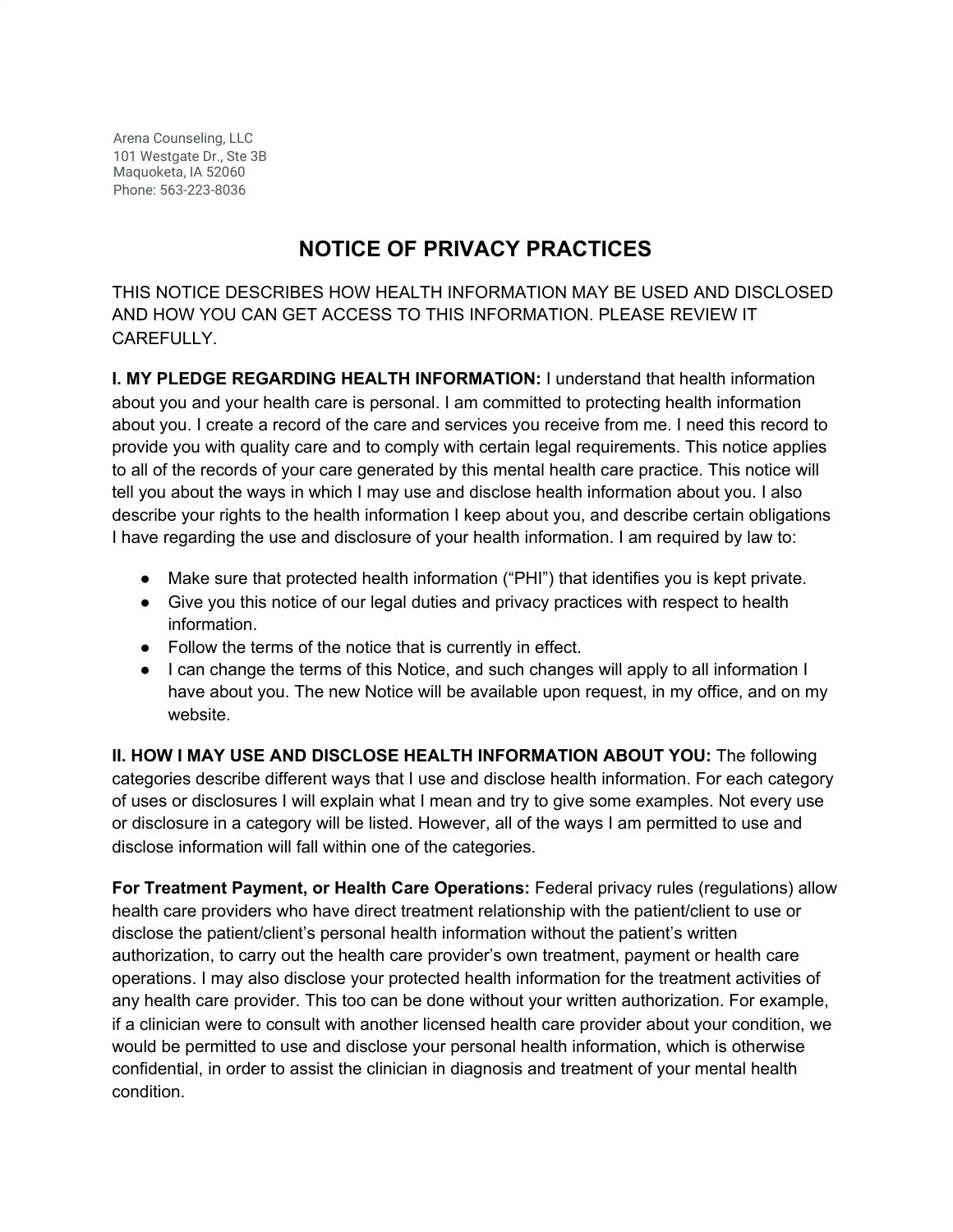Disclosures for treatment purposes are not limited to the minimum necessary standard. Because therapists and other health care providers need access to the full record and/or full and complete information in order to provide quality care. The word "treatment" includes, among other things, the coordination and management of health care providers with a third party, consultations between health care providers and referrals of a patient for health care from one health care provider to another.

**Lawsuits and Disputes:** If you are involved in a lawsuit, I may disclose health information in response to a court or administrative order. I may also disclose health information about your child in response to a subpoena, discovery request, or other lawful process by someone else involved in the dispute, but only if efforts have been made to tell you about the request or to obtain an order protecting the information requested.

## **III. CERTAIN USES AND DISCLOSURES REQUIRE YOUR AUTHORIZATION:**

- 1. **Psychotherapy Notes.** I do keep "psychotherapy notes" as that term is defined in 45 CFR § 164.501, and any use or disclosure of such notes requires your Authorization unless the use or disclosure is: a. For my use in treating you. b. For my use in training or supervising mental health practitioners to help them improve their skills in group, joint, family, or individual counseling or therapy. c. For my use in defending myself in legal proceedings instituted by you. d. For use by the Secretary of Health and Human Services to investigate my compliance with HIPAA. e. Required by law and the use or disclosure is limited to the requirements of such law. f. Required by law for certain health oversight activities pertaining to the originator of the psychotherapy notes. g. Required by a coroner who is performing duties authorized by law. h. Required to help avert a serious threat to the health and safety of others.
- 2. **Marketing Purposes.** As a psychotherapist, I will *not* use or disclose your PHI for marketing purposes.
- 3. **Sale of PHI.** As a psychotherapist, I will *not* sell your PHI in the regular course of my business.

## **IV. CERTAIN USES AND DISCLOSURES DO NOT REQUIRE YOUR AUTHORIZATION.**

Subject to certain limitations in the law, I can use and disclose your PHI without your Authorization for the following reasons:

- 1. When disclosure is required by state or federal law, and the use or disclosure complies with and is limited to the relevant requirements of such law.
- 2. For public health activities, including reporting suspected child, elder, or dependent adult abuse, or preventing or reducing a serious threat to anyone's health or safety.
- 3. For health oversight activities, including audits and investigations.
- 4. For judicial and administrative proceedings, including responding to a court or administrative order, although my preference is to obtain an Authorization from you before doing so.
- 5. For law enforcement purposes, including reporting crimes occurring on my premises.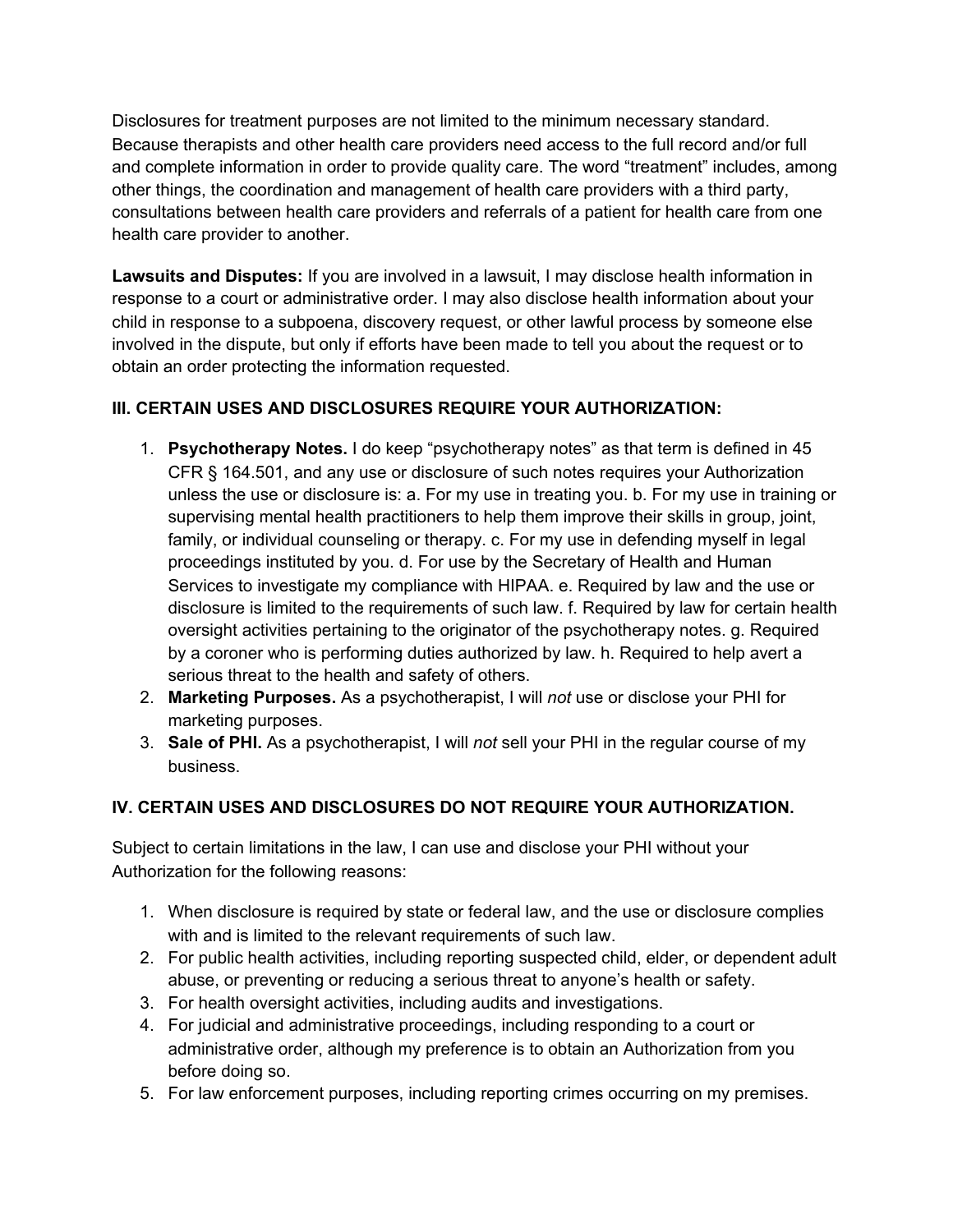- 6. To coroners or medical examiners, when such individuals are performing duties authorized by law.
- 7. For research purposes, including studying and comparing the mental health of patients who received one form of therapy versus those who received another form of therapy for the same condition.
- 8. Specialized government functions including ensuring the proper execution of military missions, protecting the President of the United States, conducting intelligence or counter-intelligence operations, or helping to ensure the safety of those working within or housed in correctional institutions.
- 9. For workers' compensation purposes. Although my preference is to obtain an Authorization from you, I may provide your PHI in order to comply with workers' compensation laws.
- 10. Appointment reminders and health related benefits or services. I may use and disclose your PHI to contact you to remind you that you have an appointment with me. I may also use and disclose your PHI to tell you about treatment alternatives, or other health care services or benefits that I offer.

## **V. CERTAIN USES AND DISCLOSURES REQUIRE YOU TO HAVE THE OPPORTUNITY TO OBJECT.**

1. Disclosures to family, friends, or others. I may provide your PHI to a family member, friend, or other person that you indicate is involved in your care or the payment for your health care, unless you object in whole or in part. The opportunity to consent may be obtained retroactively in emergency situations.

## **VI. YOU HAVE THE FOLLOWING RIGHTS WITH RESPECT TO YOUR PHI:**

- 1. The Right to Request Limits on Uses and Disclosures of Your PHI. You have the right to ask me not to use or disclose certain PHI for treatment, payment, or health care operations purposes. I am not required to agree to your request, and I may say "no" if I believe it would affect your health care.
- 2. The Right to Request Restrictions for Out-of-Pocket Expenses Paid for In Full. You have the right to request restrictions on disclosures of your PHI to health plans for payment or health care operations purposes if the PHI pertains solely to a health care item or a health care service that you have paid for out-of-pocket in full.
- 3. The Right to Choose How I Send PHI to You. You have the right to ask me to contact you in a specific way (for example, home or office phone) or to send mail to a different address, and I will agree to all reasonable requests.
- 4. The Right to See and Get Copies of Your PHI. Other than "psychotherapy notes," you have the right to get an electronic or paper copy of your medical record and other information that I have about you. I will provide you with a copy of your record, or a summary of it, if you agree to receive a summary, within 30 days of receiving your written request, and I may charge a reasonable, cost based fee for doing so.
- 5. The Right to Get a List of the Disclosures I Have Made. You have the right to request a list of instances in which I have disclosed your PHI for purposes other than treatment,